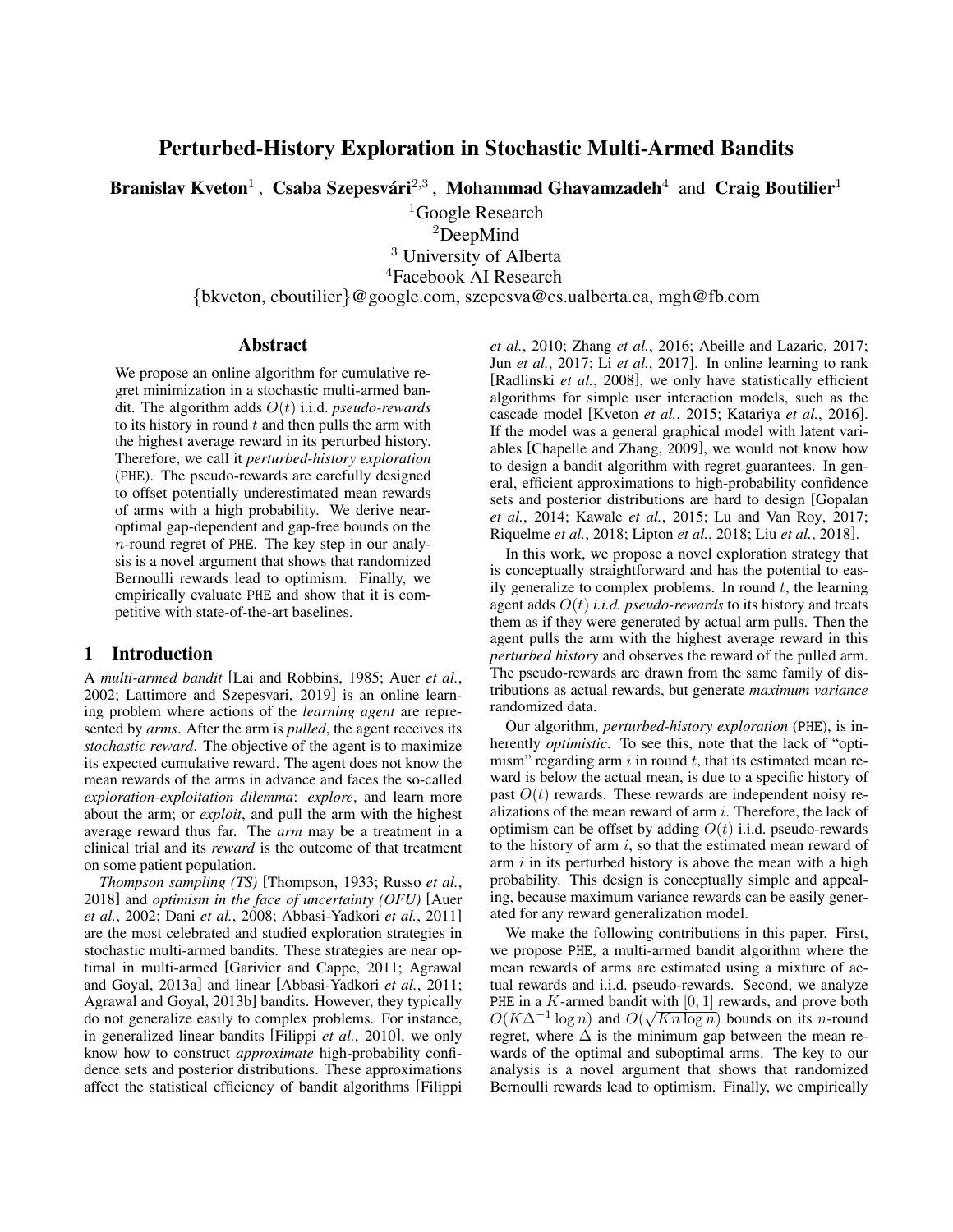compare PHE to several baselines and show that it is competitive with the best of them.

### 2 Setting

We use the following notation. The set  $\{1, \ldots, n\}$  is denote by [n]. We define  $\text{Ber}(x; p) = p^x (1 - p)^{1-x}$  and let  $\text{Ber}(p)$ be the corresponding Bernoulli distribution. We also define  $B(x; n, p) = {n \choose x} p^x (1-p)^{n-x}$  and let  $B(n, p)$  be the corresponding binomial distribution. For any event  $E, 1\{E\} =$ if and only if event  $E$  occurs, and is zero otherwise.

We study the problem of cumulative regret minimization in a stochastic multi-armed bandit. Formally, a *stochastic multiarmed bandit* [\[Lai and Robbins, 1985;](#page-7-0) Auer *et al.*[, 2002;](#page-6-0) [Lattimore and Szepesvari, 2019\]](#page-7-1) is an online learning problem where the learning agent sequentially pulls  $K$  arms in rounds. In round  $t \in [n]$ , the agent pulls arm  $I_t \in [K]$  and receives its reward. The reward of arm  $i \in [K]$  in round t,  $Y_i$ , is drawn i.i.d. from a distribution of arm i,  $P_i$ , with mean  $\mu_i$ and support  $[0, 1]$ . The goal of the agent is to maximize it expected cumulative reward in  $n$  rounds. The agent does no know the mean rewards of the arms in advance and learn them by pulling the arms.

Without loss of generality, we assume that the first arm *optimal*, that is  $\mu_1 > \max_{i>1} \mu_i$ . Let  $\Delta_i = \mu_1 - \mu_i$  denote the *gap* of arm *i*. Maximization of the expected cumulative reward in *n* rounds is equivalent to minimizing the *expecte* n*-round regret*, which we define as

$$
R(n) = \sum_{i=2}^{K} \Delta_i \mathbb{E}\left[\sum_{t=1}^{n} \mathbb{1}\{I_t = i\}\right].
$$

### <span id="page-1-8"></span>3 Perturbed-History Exploration

Our new algorithm, *perturbed-history exploration* (PHE), is presented in Algorithm [1.](#page-1-0) PHE pulls the arm with the highest average reward in its perturbed history, which is estimated as follows. Let  $T_{i,t} = \sum_{\ell=1}^t \mathbb{1}\{I_\ell = i\}$  denote the number of pulls of arm *i* in the first t rounds and  $s = T_{i,t-1}$ . Then the estimated reward of arm i in round t,  $\hat{\mu}_{i,t}$ , is the average of its past *s rewards* and *as* i.i.d. *pseudo-rewards*  $(Z_{\ell})_{\ell=1}^{as}$ , for some tunable integer  $a > 0$ . In line [9,](#page-1-1)  $\hat{\mu}_{i,t}$  is computed from the sum of the rewards of arm i after s pulls,  $V_{i,s}$ , and the sum of its pseudo-rewards,  $U_{i,s}$ . After the arm is pulled, the cumulative reward of that arm is updated with its reward in round  $t$  (line [17\)](#page-1-2). All arms are initially pulled once (line [11\)](#page-1-3).

PHE can be implemented computationally efficiently, such that its computational cost in round  $t$  does not depend on  $t$ . The key observation is that the sum of as Bernoulli random variables with mean  $1/2$  is a sample from a binomial distribution with mean as/2. Therefore,  $U_{i,s} \sim B(as, 1/2)$ .

The *perturbation scale* a is the only tunable parameter of PHE (line [1\)](#page-1-4), which dictates the number of pseudo-rewards that are added to the perturbed history. Therefore, a controls the trade-off between exploration and exploitation. In particular, higher values of  $a$  lead to more exploration. We argue informally below that any  $a > 1$  suffices for sublinear regret. We prove in Section [4](#page-2-0) that any  $a > 2$  guarantees it.

Now we examine how exploration emerges within our algorithm. Fix arm i and the number of its pulls s. Let  $V_{i,s}$  be <span id="page-1-0"></span>Algorithm 1 Perturbed-history exploration in a multi-armed bandit with [0, 1] rewards

<span id="page-1-4"></span>1: Inputs: Perturbation scale a

<span id="page-1-1"></span>

| ٠d                   |     | 2: for $i = 1, , K$ do                                        | $\triangleright$ Initialization                                                            |
|----------------------|-----|---------------------------------------------------------------|--------------------------------------------------------------------------------------------|
| ))                   | 3:  | $T_{i,0} \leftarrow 0, V_{i,0} \leftarrow 0$                  |                                                                                            |
| ιe                   |     | 4: for $t = 1, , n$ do                                        |                                                                                            |
| $\ddot{\phantom{0}}$ | 5:  | for $i = 1, \ldots, K$ do                                     | $\triangleright$ Estimate mean arm rewards                                                 |
| $\mathbf{1}$         | 6:  | if $T_{i,t-1} > 0$ then                                       |                                                                                            |
|                      | 7:  | $s \leftarrow T_{i,t-1}$                                      |                                                                                            |
| n                    |     |                                                               |                                                                                            |
| $\ddot{i}$           | 8:  |                                                               | $U_{i,s} \leftarrow \sum Z_{\ell}$ , where $(Z_{\ell})_{\ell=1}^{as} \sim \text{Ber}(1/2)$ |
| 2;                   |     |                                                               |                                                                                            |
| $\mathsf{P}$         | 9:  | $\hat{\mu}_{i,t} \leftarrow \frac{V_{i,s} + U_{i,s}}{(a+1)s}$ |                                                                                            |
| $\overline{n}$       |     |                                                               |                                                                                            |
| $\geq$               | 10: | else                                                          |                                                                                            |
| t,                   | 11: | $\hat{\mu}_{i,t} \leftarrow +\infty$                          |                                                                                            |
| $\iota_i$            | 12: | $I_t \leftarrow \arg \max_{i \in [K]} \hat{\mu}_{i,t}$        | ⊳ Pulled arm                                                                               |
| ts                   | 13: | Pull arm $I_t$ and get reward $Y_{I_t,t}$                     |                                                                                            |
| эt                   |     |                                                               |                                                                                            |
| ıs                   | 14: | for $i = 1, \ldots, K$ do                                     | $\triangleright$ Update statistics                                                         |
|                      | 15: | if $i = I_t$ then                                             |                                                                                            |
| is                   | 16: | $T_{i,t} \leftarrow T_{i,t-1} + 1$                            |                                                                                            |
| te                   | 17: | $V_{i,T_{i,t}} \leftarrow V_{i,T_{i,t-1}} + Y_{i,t}$          |                                                                                            |
| e                    | 18: | else                                                          |                                                                                            |
| ₫                    | 19: | $T_{i,t} \leftarrow T_{i,t-1}$                                |                                                                                            |
|                      |     |                                                               |                                                                                            |

<span id="page-1-3"></span><span id="page-1-2"></span>the cumulative reward of arm *i* after *s* pulls. Let  $(Z_{\ell})_{\ell=1}^{as} \sim$ Ber(1/2) be as i.i.d. pseudo-rewards and  $U_{i,s} = \sum_{\ell=1}^{s} Z_{\ell}$ denote their sum. Then the mean reward of arm  $i$  (line [9\)](#page-1-1) is estimated as

<span id="page-1-7"></span><span id="page-1-6"></span>
$$
\hat{\mu} = \frac{V_{i,s} + U_{i,s}}{(a+1)s}.
$$
\n(1)

This estimator has two key properties that allow us to bound the regret of PHE in Section [4.](#page-2-0) First, it *concentrates* at the scaled and shifted mean reward of arm *i*. More precisely, let  $\overline{U}_{i,s} = \mathbb{E} [U_{i,s}]$  and  $\overline{V}_{i,s} = \mathbb{E} [V_{i,s}]$ . Then we have

$$
\mathbb{E}[\hat{\mu}] = \frac{\bar{V}_{i,s} + \bar{U}_{i,s}}{(a+1)s} = \frac{\mu_i + a/2}{a+1},
$$
 (2)

$$
\operatorname{var}\left[\hat{\mu}\right] \le \frac{\sigma_{\max}^2}{(a+1)s},\tag{3}
$$

where  $\sigma_{\max}^2$  is the maximum variance of any random variable on [0, 1]. By Popoviciu's inequality on variances [\[Popoviciu,](#page-7-14) [1935\]](#page-7-14), we have  $\sigma_{\text{max}}^2 = 1/4$ , which is precisely the variance of  $Z \sim \text{Ber}(1/2)$ .

Second,  $\hat{\mu}$  is sufficiently *optimistic* in the following sense. Let  $E = \{ \overline{V}_{i,s}/s - V_{i,s}/s = \varepsilon \}$  be the event that the estimated mean reward of arm i is below the mean by  $\varepsilon > 0$ . We say that  $\hat{\mu}$  is *optimistic* if

<span id="page-1-5"></span>
$$
\mathbb{P}\left(\frac{V_{i,s} + U_{i,s}}{(a+1)s} \ge \frac{\bar{V}_{i,s} + \bar{U}_{i,s}}{(a+1)s} \middle| E\right) > \mathbb{P}\left(E\right) \tag{4}
$$

for any  $\varepsilon > 0$  such that  $\mathbb{P}(E) > 0$ . That is, for any deviation  $\varepsilon > 0$ , the conditional probability that the randomized mean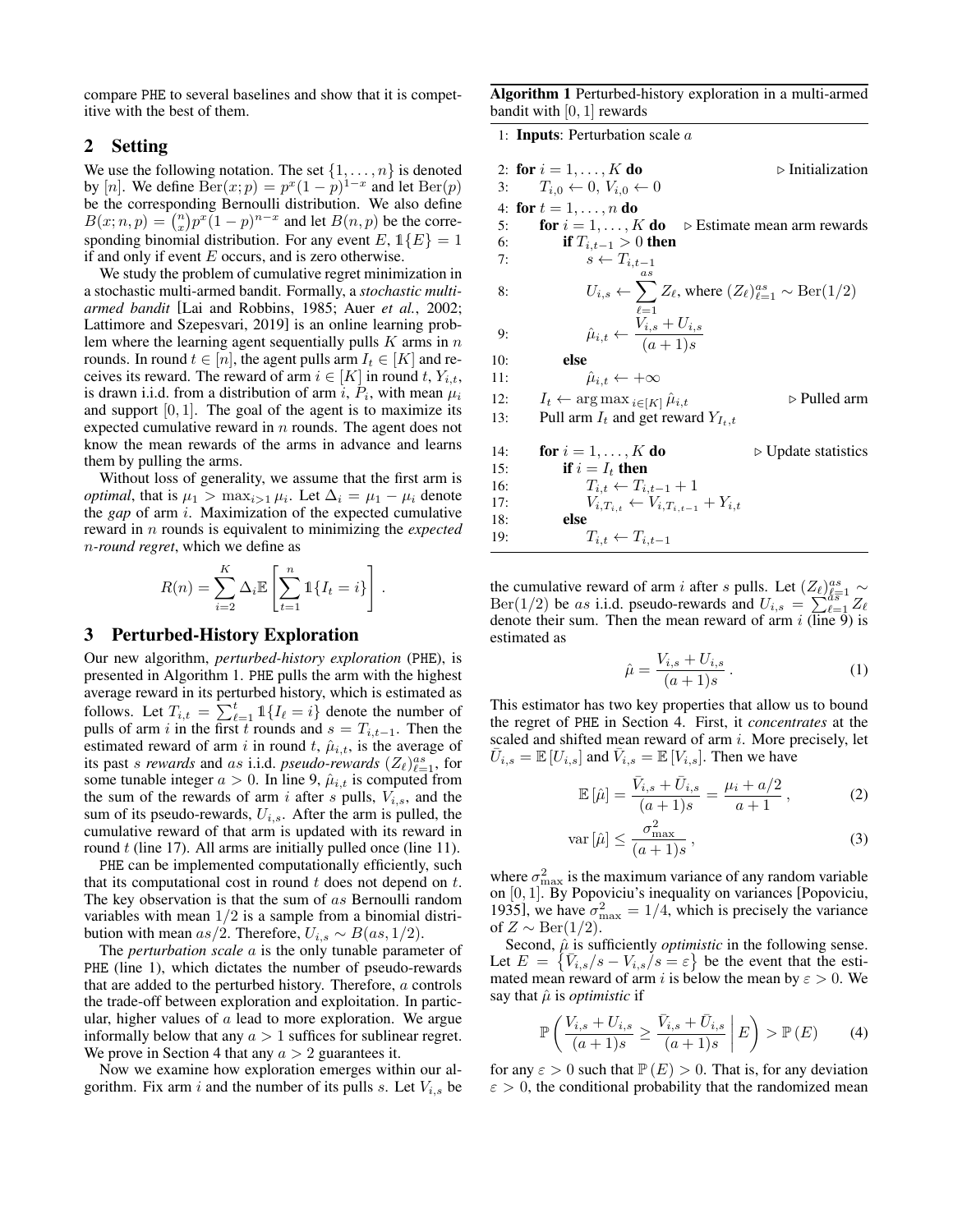reward  $\hat{\mu}$  is at least as high as  $\mathbb{E}[\hat{\mu}]$  is higher than the probability of that deviation. Under this condition, PHE explores enough and can escape potentially harmful deviations.

Now we argue informally that [\(4\)](#page-1-5) holds for  $a > 1$  in PHE. Fix any  $\varepsilon > 0$ . First, note that

$$
\mathbb{P}(E) = \mathbb{P}\left(\frac{\bar{V}_{i,s}}{s} - \frac{V_{i,s}}{s} = \varepsilon\right) \le \mathbb{P}\left(\frac{\bar{V}_{i,s}}{s} - \frac{V_{i,s}}{s} \ge \varepsilon\right)
$$

and

$$
\mathbb{P}\left(\frac{V_{i,s} + U_{i,s}}{(a+1)s} \ge \frac{\bar{V}_{i,s} + \bar{U}_{i,s}}{(a+1)s} \middle| E\right)
$$
  
= 
$$
\mathbb{P}\left(\frac{V_{i,s} + U_{i,s}}{(a+1)s} - \frac{V_{i,s} + \bar{U}_{i,s}}{(a+1)s} \ge \frac{\varepsilon}{a+1} \middle| E\right)
$$
  
= 
$$
\mathbb{P}\left(\frac{U_{i,s}}{s} - \frac{\bar{U}_{i,s}}{s} \ge \varepsilon\right).
$$

The last equality holds because  $U_{i,s} - \overline{U}_{i,s}$  is independent of past rewards. Based on the above two inequalities, [\(4\)](#page-1-5) holds when

$$
\mathbb{P}\left(\frac{U_{i,s}}{s} - \frac{\bar{U}_{i,s}}{s} \ge \varepsilon\right) > \mathbb{P}\left(\frac{\bar{V}_{i,s}}{s} - \frac{V_{i,s}}{s} \ge \varepsilon\right) \,. \tag{5}
$$

Finally, if both  $V_{i,s}/s$  and  $U_{i,s}/s$  were normally distributed, [\(5\)](#page-2-1) would hold if the variance of  $V_{i,s}/s$  was lower than that of  $U_{i,s}/s$ . This is indeed true, since

var 
$$
[V_{i,s}/s] \le \sigma_{\max}^2 / s
$$
, var  $[U_{i,s}/s] = a\sigma_{\max}^2 / s$ ;  
and  $a > 1$  from our assumption. This concludes our informal  
argument. We evaluate PHE with  $a > 1$  in Section 5.

### <span id="page-2-0"></span>4 Analysis

PHE is an instance of general randomized exploration in Section 3 of [Kveton](#page-7-15) *et al.* [\[2019b\]](#page-7-15). So, the regret of PHE can be bounded using their Theorem 1, which we restate below.

<span id="page-2-2"></span>**Theorem 1.** For any  $(\tau_i)_{i=2}^K \in \mathbb{R}^{K-1}$ , the expected n-round *regret of Algorithm 1 in [Kveton](#page-7-15)* et al. *[\[2019b\]](#page-7-15) can be bounded* from above as  $R(n) \leq \sum_{i=2}^{K} \Delta_i(a_i + b_i)$ *, where* 

$$
a_i = \sum_{s=0}^{n-1} \mathbb{E} [\min \{1/Q_{1,s}(\tau_i) - 1, n\}],
$$
  

$$
b_i = \sum_{s=0}^{n-1} \mathbb{P}(Q_{i,s}(\tau_i) > 1/n) + 1.
$$

For any arm i and the number of its pulls  $s \in [n] \cup \{0\},\$ 

$$
Q_{i,s}(\tau) = \mathbb{P}\left(\hat{\mu} \ge \tau \,|\, \hat{\mu} \sim p(\mathcal{H}_{i,s}), \mathcal{H}_{i,s}\right)
$$

is the tail probability that the estimated mean reward of arm i,  $\hat{\mu}$ , is at least  $\tau$  conditioned on the history of the arm after s pulls,  $\mathcal{H}_{i,s}$ ; where p is the sampling distribution of  $\hat{\mu}$  and  $\tau$ is a tunable parameter. In PHE, the history  $\mathcal{H}_{i,s}$  is  $V_{i,s}$  and  $\hat{\mu}$ is defined in [\(1\)](#page-1-6). Following [Kveton](#page-7-15) *et al.* [\[2019b\]](#page-7-15), we set  $\tau_i$ in Theorem [1](#page-2-2) to the average of the scaled and shifted mean rewards of arms 1 and  $i$ ,

$$
\tau_i = \frac{\mu_i + a/2}{a+1} + \frac{\Delta_i}{2(a+1)},
$$

<span id="page-2-4"></span>which are defined in [\(2\)](#page-1-7). This setting leads to the following gap-dependent regret bound.

Theorem 2. *For any* a > 2*, the expected* n*-round regret of* PHE *is bounded as*

$$
R(n) \leq \sum_{i=2}^{K} \Delta_i \left( \underbrace{\frac{16ac}{\Delta_i^2} \log n + 2}_{a_i \text{ in Theorem 1}} + \underbrace{\frac{8a}{\Delta_i^2} \log n + 3}_{b_i \text{ in Theorem 1}} \right),
$$

*where*

<span id="page-2-6"></span>
$$
c = \frac{e^2 \sqrt{2a}}{\sqrt{\pi}} \exp\left[\frac{16}{a-2}\right] \left(1 + \sqrt{\frac{\pi a}{8(a-2)}}\right). \tag{6}
$$

*Proof.* The proof has two parts. In Section [4.2,](#page-2-3) we prove an upper bound on  $b_i$  in Theorem [1.](#page-2-2) In Section [4.3,](#page-3-1) we prove an upper bound on  $a_i$  in Theorem [1.](#page-2-2) Finally, we add these upper bounds for all arms  $i > 0$ .

A standard reduction yields a gap-free regret bound.

<span id="page-2-5"></span>Theorem 3. *For any* a > 2*, the expected* n*-round regret of* PHE *is bounded as*

$$
R(n) \le 4\sqrt{2a(2c+1)Kn\log n} + 5K,
$$

<span id="page-2-1"></span>*where* c *is defined in Theorem [2.](#page-2-4)*

*Proof.* Let  $\mathcal{A} = \{i \in [K] : \Delta_i \geq \varepsilon\}$  be the set of arms whose gaps are at least  $\varepsilon > 0$ . Then by the same argument as in the proof of Theorem [2](#page-2-4) and from the definition of  $A$ , we have

$$
R(n) \le \sum_{i \in \mathcal{A}} \frac{8a(2c+1)}{\Delta_i} \log n + \varepsilon n + 5 |\mathcal{A}|
$$
  

$$
\le \frac{8a(2c+1)K}{\varepsilon} \log n + \varepsilon n + 5K.
$$

Now we choose  $\varepsilon =$  $\sqrt{8a(2c+1)K\log n}$  $\frac{1}{n}$ , which completes the proof.  $\blacksquare$ 

#### 4.1 Discussion

We derive two regret bounds. The gap-dependent bound in Theorem [2](#page-2-4) is  $O(K\Delta^{-1}\log n)$ , where  $\Delta = \min_{i>1} \Delta_i$  is the minimum gap,  $\hat{K}$  is the number of arms, and  $\hat{n}$  is the number of rounds. This scaling is considered near optimal in stochastic multi-armed bandits. The gap-free bound in Theorem [3](#page-2-5) is √  $O(\sqrt{Kn \log n})$ . This scaling is again near optimal, up to the  $O(\sqrt{Kn \log n})$ . This scaling is again near optimal, factor of  $\sqrt{\log n}$ , in stochastic multi-armed bandits.

A potentially large factor in our bounds is  $\exp[16/(a-2)]$ in [\(6\)](#page-2-6). It arises in the lower bound on the probability of a binomial tail (Appendix [A\)](#page-5-0) and is likely to be loose. Nevertheless, it is constant in  $K$ ,  $\Delta$ , and n; and decreases significantly even for small a. For instance, it is only  $e^4$  at  $a = 6$ .

## <span id="page-2-3"></span>**4.2** Upper Bound on  $b_i$  in Theorem [1](#page-2-2)

Fix arm  $i > 1$ . Based on our choices of  $\mathcal{H}_{i,s}$ ,  $\hat{\mu}$ , and  $\tau_i$ , we have for  $s > 0$  that

$$
Q_{i,s}(\tau_i) = \mathbb{P}\left(\frac{V_{i,s} + U_{i,s}}{(a+1)s} \ge \frac{\mu_i + a/2 + \Delta_i/2}{a+1} \middle| V_{i,s}\right).
$$

We set  $Q_{i,0}(\tau_i) = 1$ , because of the optimistic initialization in line [11](#page-1-3) of PHE. We abbreviate  $Q_{i,s}(\tau_i)$  as  $Q_{i,s}$ .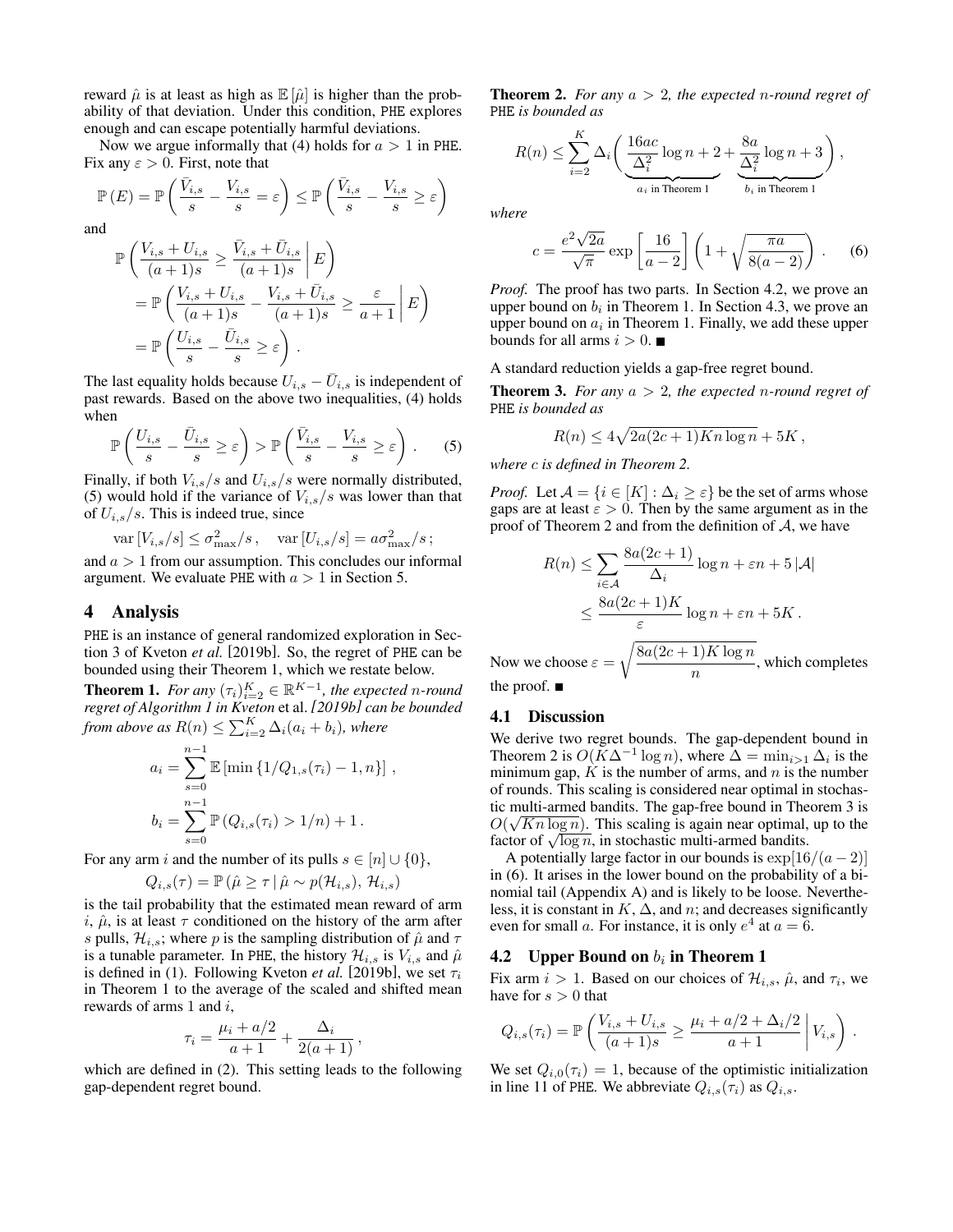Fix the number of pulls s and let  $m = 8a\Delta_i^{-2} \log n$ . If  $s \leq m$ , we bound  $\mathbb{P}(Q_{i,s} > 1/n)$  trivially by 1. If  $s > m$ , we split our proof based on the event that  $V_{i,s}$  is not much larger than its expectation,

$$
E = \{V_{i,s} - \mu_i s \leq \Delta_i s/4\}.
$$

On event  $E$ ,

$$
Q_{i,s} = \mathbb{P}\left(V_{i,s} + U_{i,s} - \mu_i s - \frac{as}{2} \ge \frac{\Delta_i s}{2} \middle| V_{i,s}\right)
$$
  
\n
$$
\le \mathbb{P}\left(U_{i,s} - \frac{as}{2} \ge \frac{\Delta_i s}{4} \middle| V_{i,s}\right)
$$
  
\n
$$
\le \exp\left[-\frac{\Delta_i^2 s}{8a}\right] \le n^{-1},
$$

where the first inequality is by the definition of event  $E$ , the second is by Hoeffding's inequality, and the last is from  $s >$ m. On the other hand, event  $\overline{E}$  is unlikely because

$$
\mathbb{P}\left(\bar{E}\right) \le \exp\left[-\frac{\Delta_i^2 s}{8}\right] \le \exp\left[-\frac{\Delta_i^2 s}{8a}\right] \le n^{-1},
$$

where the first inequality is from Hoeffding's inequality, the second is from  $a > 1$ , and the last is from  $s > m$ . Now we apply the last two inequalities and get

$$
\mathbb{P}(Q_{i,s} > 1/n) = \mathbb{E}\left[\mathbb{P}(Q_{i,s} > 1/n \mid V_{i,s}) \mathbb{1}\{E\}\right] + \mathbb{E}\left[\mathbb{P}(Q_{i,s} > 1/n \mid V_{i,s}) \mathbb{1}\{\bar{E}\}\right] \leq 0 + \mathbb{P}(\bar{E}) \leq n^{-1}.
$$

Finally, we chain our upper bounds for all s and get

$$
b_i \leq 1 + \sum_{s=0}^{\lfloor m \rfloor} 1 + \sum_{s=\lfloor m \rfloor + 1}^{n-1} n^{-1} \leq \frac{8a}{\Delta_i^2} \log n + 3.
$$

This completes our proof.

## <span id="page-3-1"></span>**4.3** Upper Bound on  $a_i$  in Theorem [1](#page-2-2)

Fix arm  $i > 1$ . Based on our choices of  $\mathcal{H}_{1,s}$ ,  $\hat{\mu}$ , and  $\tau_i$ , we have for  $s > 0$  that

$$
Q_{1,s}(\tau_i) = \mathbb{P}\left(\frac{V_{1,s} + U_{1,s}}{(a+1)s} \ge \frac{\mu_1 + a/2 - \Delta_i/2}{a+1} \middle| V_{1,s}\right).
$$

We set  $Q_{1,0}(\tau_i) = 1$ , because of the optimistic initialization in line [11](#page-1-3) of PHE. We abbreviate  $Q_{1,s}(\tau_i)$  as  $Q_{1,s}$ , and define  $F_s = 1/Q_{1,s} - 1.$ 

Fix the number of pulls s and let  $m = 16a\Delta_i^{-2} \log n$ . If  $s = 0$ ,  $Q_{1,s} = 1$  and we obtain  $\mathbb{E} [\min\{F_s, n\}] = 0$ . Now consider the case of  $s > 0$ . If  $s \leq m$ , we apply the upper bound in Theorem [4](#page-5-1) in Appendix [A](#page-5-0) and get

$$
\mathbb{E} [\min \{ F_s, n \}] \leq \mathbb{E} [1/Q_{1,s}]
$$
  
 
$$
\leq \mathbb{E} [1/\mathbb{P} (V_{1,s} + U_{1,s} \geq \mu_1 s + as/2 | V_{1,s})] \leq c,
$$

where c is defined in [\(6\)](#page-2-6). Note that  $\alpha$  in Theorem [4](#page-5-1) plays the role of  $a/2$  in this claim.

If  $s > m$ , we split our argument based on the event that  $V_{1,s}$  is not much smaller than its expectation,

$$
E = \{\mu_1 s - V_{1,s} \leq \Delta_i s / 4\} .
$$

On event  $E$ ,

$$
Q_{1,s} = \mathbb{P}\left(\mu_1 s + \frac{as}{2} - V_{1,s} - U_{1,s} \le \frac{\Delta_i s}{2} \middle| V_{1,s}\right)
$$
  
\n
$$
\ge \mathbb{P}\left(\frac{as}{2} - U_{1,s} \le \frac{\Delta_i s}{4} \middle| V_{1,s}\right)
$$
  
\n
$$
= 1 - \mathbb{P}\left(\frac{as}{2} - U_{1,s} > \frac{\Delta_i s}{4} \middle| V_{1,s}\right)
$$
  
\n
$$
\ge 1 - \exp\left[-\frac{\Delta_i^2 s}{8a}\right] \ge \frac{n^2 - 1}{n^2},
$$

where the first inequality is by the definition of event  $E$ , the second is by Hoeffding's inequality, and the last is from  $s >$ m. This lower bound yields

$$
F_s = \frac{1}{Q_{1,s}} - 1 \le \frac{n^2}{n^2 - 1} - 1 = \frac{1}{n^2 - 1} \le n^{-1}
$$

for  $n \geq 2$ . On the other hand, event  $\overline{E}$  is unlikely because

$$
\mathbb{P}\left(\bar{E}\right) \le \exp\left[-\frac{\Delta_i^2 s}{8}\right] \le \exp\left[-\frac{\Delta_i^2 s}{8a}\right] \le n^{-2},
$$

where the first inequality is from Hoeffding's inequality, the second is from  $a > 1$ , and the last is from  $s > m$ . Now we apply the last two inequalities and get

$$
\mathbb{E} [\min \{F_s, n\}] = \mathbb{E} [\mathbb{E} [\min \{F_s, n\} | V_{1,s}] \mathbbm{1}\{E\}] +
$$
  

$$
\mathbb{E} [\mathbb{E} [\min \{F_s, n\} | V_{1,s}] \mathbbm{1}\{\bar{E}\}]
$$
  

$$
\leq n^{-1} \mathbb{P}(E) + n \mathbb{P}(\bar{E}) \leq 2n^{-1}.
$$

Finally, we chain our upper bounds for all s and get

$$
a_i \leq 0 + \sum_{s=1}^{\lfloor m \rfloor} c + \sum_{s=\lfloor m \rfloor+1}^{n-1} 2n^{-1} \leq \frac{16ac}{\Delta_i^2} \log n + 2.
$$

This completes our proof.

## <span id="page-3-0"></span>5 Experiments

We compare PHE to five baselines: UCB1 [Auer *et al.*[, 2002\]](#page-6-0), KL-UCB [\[Garivier and Cappe, 2011\]](#page-6-3), Bernoulli TS [\[Agrawal](#page-6-4) [and Goyal, 2013a\]](#page-6-4) with a Beta(1, 1) prior, Giro [\[Kveton](#page-7-15) *et al.*[, 2019b\]](#page-7-15), and FPL [\[Neu and Bartok, 2013\]](#page-7-16). The baselines are chosen for the following reasons. KL-UCB and TS are statistically near-optimal in Bernoulli bandits. We implement them with  $[0, 1]$  rewards as follows. For any observed reward  $Y_{i,t} \in [0,1]$ , we draw  $\hat{Y}_{i,t} \sim \text{Ber}(Y_{i,t})$  and then use it instead of  $Y_{i,t}$  [\[Agrawal and Goyal, 2013a\]](#page-6-4). Giro is chosen because it explores similarly to PHE, by adding pseudo-rewards to its history (Section [6\)](#page-4-0). We implement it with  $a = 1$ , as analyzed in [Kveton](#page-7-15) *et al.* [\[2019b\]](#page-7-15). FPL is chosen because it perturbs the estimates of mean rewards similarly to PHE (Section [6\)](#page-4-0). We implement it with geometric resampling and exponential noise, as described in [Neu and Bartok](#page-7-16) [\[2013\]](#page-7-16).

We experiment with three settings of perturbation scales  $a$ in PHE: 2.1, 1.1, and 0.5. The first value is greater than 2 and is formally justified in Section [4.](#page-2-0) The second value is greater than 1 and is informally justified in Section [3.](#page-1-8) The last value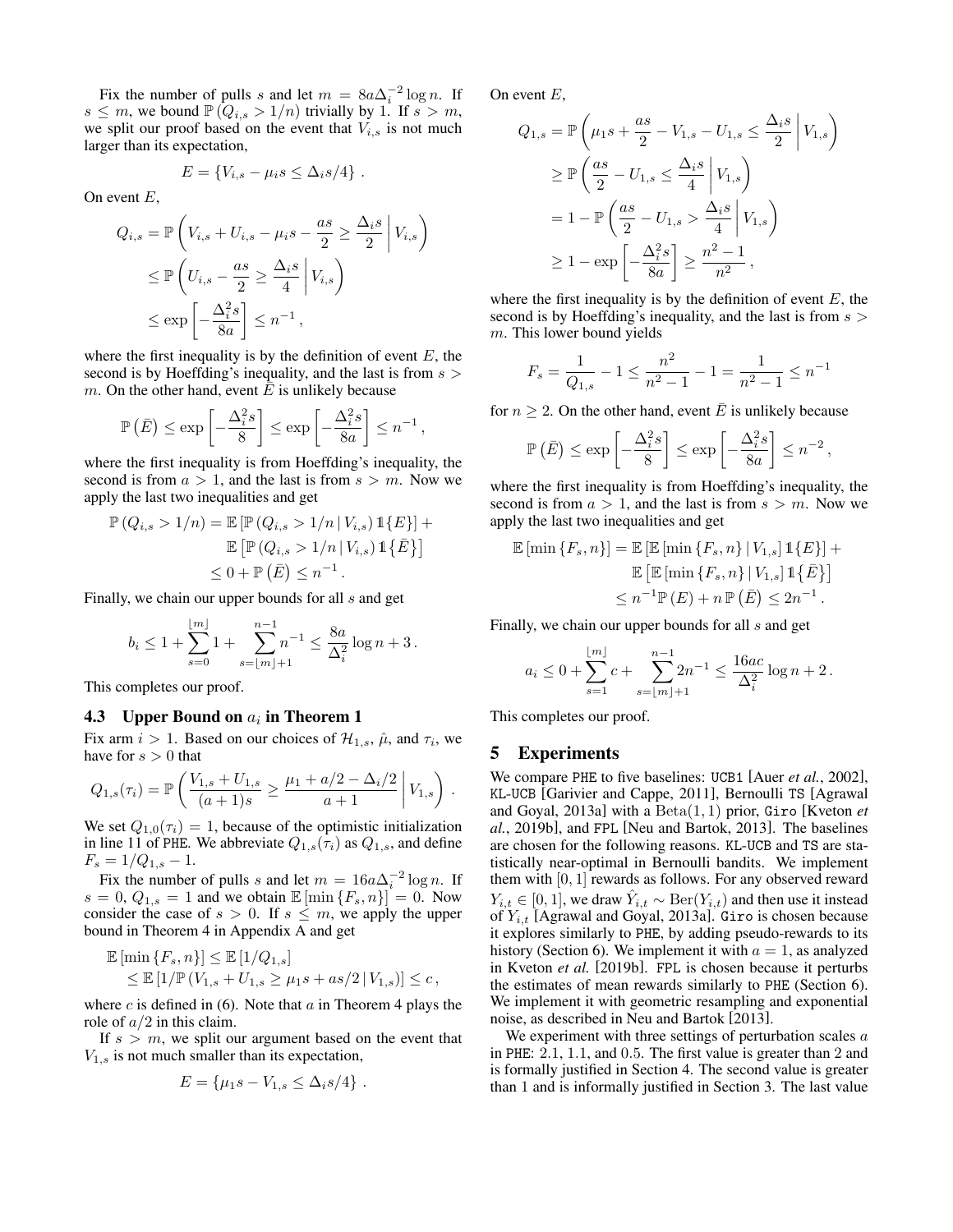<span id="page-4-1"></span>

Figure 1: a. Comparison of PHE to multiple baselines in a Bernoulli bandit. b. Comparison of PHE to multiple baselines in a beta bandit. c. Run times of three randomized algorithms in a beta bandit. All results are averaged over 100 randomly chosen problems.

is used to illustrate that the regret of PHE can be linear when PHE is not parameterized properly.

To run PHE with a non-integer perturbation scale  $a$ , we re-place as in PHE with [as]. The analysis of PHE in Section [4](#page-2-0) can be extended to this setting. We also experimented with  $a = 1$  and  $a = 2$ . We do not report these results because they are similar to those at  $a = 1.1$  and  $a = 2.1$ .

#### 5.1 Comparison to Baselines

In the first experiment, we evaluate PHE on two classes of the bandit problems in [Kveton](#page-7-15) *et al.* [\[2019b\]](#page-7-15). The first class is a Bernoulli bandit where  $P_i = \text{Ber}(\mu_i)$ . The second class is a *beta bandit* where  $P_i = \text{Beta}(v\mu_i, v(1 - \mu_i))$  and  $v = 4$ . We experiment with 100 randomly chosen problems in each class. Each problem has  $K = 10$  arms and the mean rewards of these arms are chosen uniformly at random from interval [0.25, 0.75]. The horizon is  $n = 10000$  rounds.

Our results are reported in Figures [1a](#page-4-1) and [1b](#page-4-1). We observe that PHE with  $a > 1$  outperforms four of our baselines: UCB1, KL-UCB, Giro, and FPL. This is unexpected, since the design of PHE is conceptually simple; and neither requires nor uses confidence intervals or posteriors. PHE becomes competitive with TS at  $a = 1.1$ . Note that the regret of PHE is linear in the Bernoulli bandit at  $a = 0.5$ . This shows that our suggestions for setting the perturbation scale  $a$  are reasonably tight.

#### 5.2 Computational Cost

In the second experiment, we compare the run times of three randomized algorithms: TS, which samples from a beta posterior; Giro, which bootstraps from a history with pseudorewards; and PHE, which samples pseudo-rewards from a binomial distribution. The number of arms is between 5 and 20, and the horizon is up to  $n = 10000$  rounds.

Our results are reported in Figure [1c](#page-4-1). In all settings, the run time of PHE is comparable to that of TS. The run time of Giro is an order of magnitude higher. The reason is that the computational cost of bootstrapping grows linearly with the number of past observations.

### <span id="page-4-0"></span>6 Related Work

Our algorithm design bears a similarity to three existing designs, which we discuss in detail below.

Giro is a bandit algorithm where the mean reward of the arm is estimated by its average reward in a *bootstrap sample* of its history with pseudo-rewards [Kveton *et al.*[, 2019b\]](#page-7-15). The algorithm has a provably sublinear regret in a Bernoulli bandit. PHE improves over Giro in three respects. First, its design is simpler, because PHE merely adds random pseudorewards and does not bootstrap. Second, PHE has a sublinear regret in *any* K-armed bandit with [0, 1] rewards. Third, PHE is computationally efficient beyond a Bernoulli bandit. We discuss this in Section [3.](#page-1-8)

Our work is also closely related to posterior sampling. In particular, let  $\mu \sim \mathcal{N}(\mu_0, \sigma^2)$  and  $(Y_{\ell})_{\ell=1}^s \sim \mathcal{N}(\mu, \sigma^2)$  be s i.i.d. noisy observations of  $\mu$ . Then the posterior distribution of  $\mu$  conditioned on  $(Y_{\ell})_{\ell=1}^{s}$  is

<span id="page-4-2"></span>
$$
\mathcal{N}\left(\frac{\mu_0 + \sum_{\ell=1}^s Y_\ell}{s+1}, \frac{\sigma^2}{s+1}\right). \tag{7}
$$

A sample from this distribution can be also drawn as follows. First, draw  $s + 1$  i.i.d. samples  $(Z_{\ell})_{\ell=0}^s \sim \mathcal{N}(0, \sigma^2)$ . Then

$$
\frac{\mu_0 + \sum_{\ell=1}^s Y_\ell + \sum_{\ell=0}^s Z_\ell}{s+1}
$$

is a sample from [\(7\)](#page-4-2). Unfortunately, the above equivalence holds only for normal random variables. Therefore, it cannot justify PHE as a form of Thompson sampling. Nevertheless, the scale of the perturbation is similar to  $(1)$ , which suggests that PHE is sound.

*Follow the perturbed leader (FPL)* [\[Hannan, 1957;](#page-6-11) [Kalai](#page-6-12) [and Vempala, 2005\]](#page-6-12) is an algorithm design where the learning agent pulls the arm with the lowest perturbed cumulative cost. In our notation,  $I_t = \arg \min_{i \in [K]} \tilde{V}_{i,t-1} + \tilde{U}_{i,t}$ , where  $\tilde{V}_{i,t-1}$  is the cumulative cost of arm i in the first  $t-1$  rounds and  $\tilde{U}_{i,t}$  is the perturbation of arm i in round t. PHE differs from FPL in three respects. First,  $\tilde{U}_{i,t} = O(\sqrt{n})$  in FPL. In PHE, the noise in round t *adapts* to the number of arm pulls, because  $U_{i,T_{i,t-1}} = O(T_{i,t-1})$ . Second, FPL has been traditionally studied in the *non-stochastic full-information* setting. In comparison, PHE is designed for the *stochastic bandit* setting. [Neu and Bartok](#page-7-16) [\[2013\]](#page-7-16) extended FPL to the bandit setting using geometric resampling and we compare to their algorithm in Section [5.](#page-3-0) Finally, all existing FPL analyses de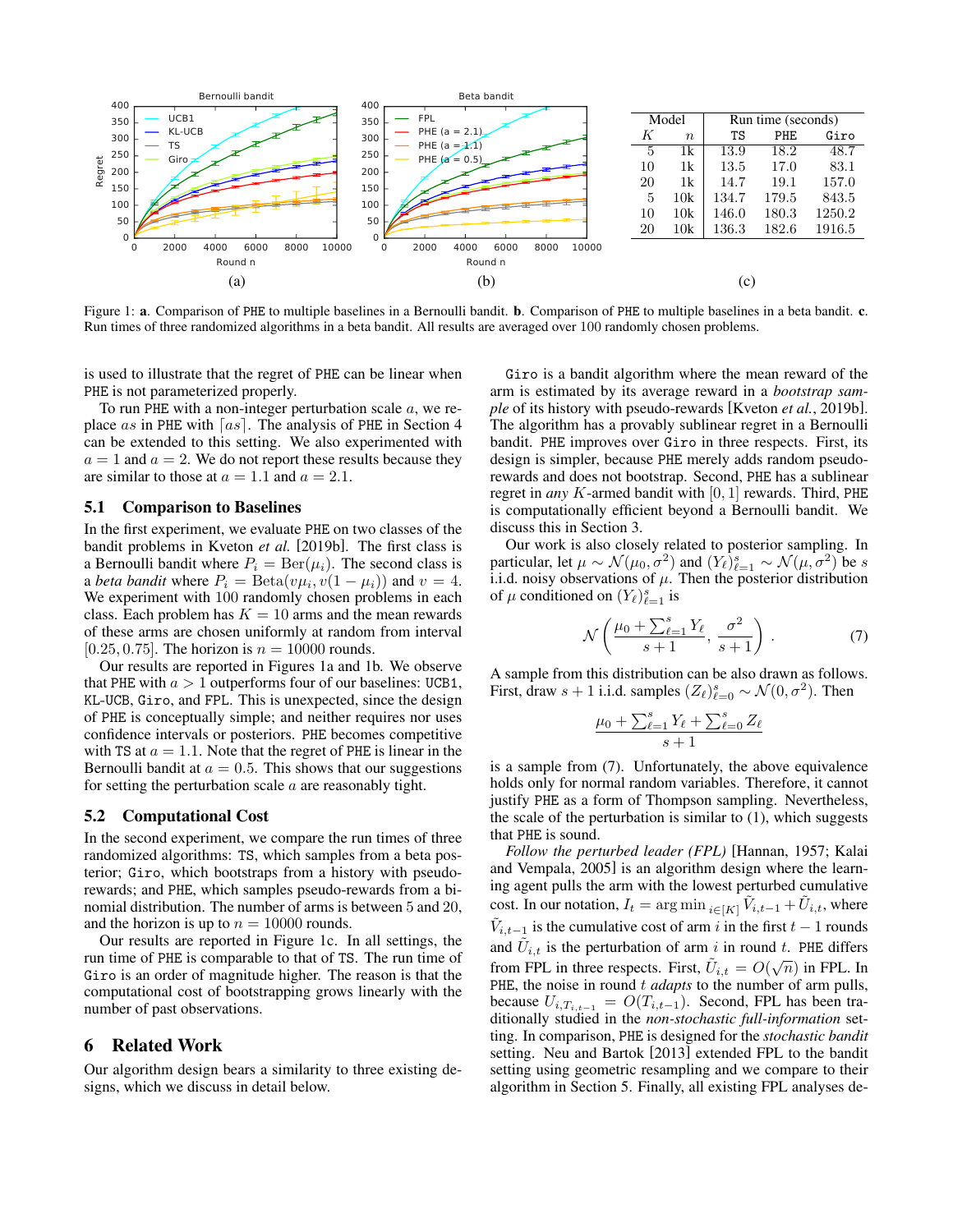rive *gap-free regret bounds*. We derive a *gap-dependent regret bound*.

## 7 Conclusions

We propose a new online algorithm, PHE, for cumulative regret minimization in stochastic multi-armed bandits. The key idea in PHE is to add  $O(t)$  i.i.d. pseudo-rewards to the history in round  $t$  and then pull the arm with the highest average reward in this perturbed history. The pseudo-rewards are drawn from the maximum variance distribution. We derive  $O(K\Delta^{-1}\log n)$  and  $O(\sqrt{Kn\log n})$  bounds on the *n*-round regret of PHE, where K is the number of arms and  $\Delta$  is the minimum gap between the mean rewards of the optimal and suboptimal arms. This result is unexpected, since the design of PHE is conceptually simple. We empirically compare PHE to several baselines and show that it is competitive with the best of them.

PHE can be easily adapted to any reward distributions with a bounded support. If  $Y_{i,t} \in [m, M]$ ,  $Y_{i,t}$  in line [17](#page-1-2) of PHE should be replaced with  $(Y_{i,t} - m)/(M - m)$ .

PHE can be applied to structured problems, such as gener-alized linear bandits [\[Filippi](#page-6-6)  $et$   $al$ , 2010], as follows. Let  $x_i$ be the feature vector of arm i. Then  $((x_{I_{\ell}}, Y_{I_{\ell},\ell}))_{\ell=1}^{t-1}$  is the *history* in round t and a natural choice for the *pseudo-history* is  $((x_{I_\ell}, Z_{j,\ell}))_{j\in [a], \ell \in [t-1]},$  where  $Z_{j,\ell} \sim \text{Ber}(1/2)$  are i.i.d. random variables. In round  $t$ , the learning agent fits a reward generalization model to a mixture of both histories and pulls the arm with the highest estimated reward in that model. We leave the analysis and empirical evaluation of this algorithm for future work. The algorithm was analyzed in a linear bandit in [Kveton](#page-7-17) *et al.* [\[2019a\]](#page-7-17).

We believe that PHE can be extended to other perturbation schemes. For instance, since var  $[V_{i,s}] \leq s/4$ , it is plausible that any s i.i.d. pseudo-rewards with a comparable variance, such as  $(Z_{\ell})_{\ell=1}^s \sim \mathcal{N}(0, 1/4)$ , would lead to optimism. We leave the analyses of such designs for future work.

## <span id="page-5-0"></span>A Technical Lemmas

Fix arm  $i$  and the number of its pulls  $n$ . Let  $X$  be the cumulative reward of arm *i* after *n* pulls and  $Y = \sum_{\ell=1}^{2an} Z_{\ell}$  be the sum of 2an i.i.d. pseudo-rewards  $(Z_{\ell})_{\ell=1}^{2an} \sim \text{Ber}(1/2)$ . Note that both X and Y are random variables. Let  $\bar{X} = \mathbb{E}[X]$  and  $Y = \mathbb{E} |Y|$ . Our main theorem is stated and proved below.

<span id="page-5-1"></span>**Theorem 4.** *For any*  $a > 1$ *,* 

$$
\mathbb{E}\left[1/\mathbb{P}\left(X+Y\geq \bar{X}+\bar{Y}\mid X\right)\right] \leq \frac{2e^2\sqrt{a}}{\sqrt{\pi}}\exp\left[\frac{8}{a-1}\right]\left(1+\sqrt{\frac{\pi a}{8(a-1)}}\right).
$$

*Proof.* Let  $W = \mathbb{E} \left[ 1/\mathbb{P} \left( Y \ge \bar{X} - X + \bar{Y} \mid X \right) \right]$ . Note that W can be rewritten as  $W = \mathbb{E}[f(X)]$ , where

−1

$$
f(X) = \left[\sum_{y=\lceil \bar{X} - X + an \rceil}^{m} B(y; m, 1/2)\right]^{-1}
$$

and  $m = 2an$ . This follows from the definition of Y and that  $\overline{Y} = an$ .

Note that  $f(X)$  decreases in X, as required by Lemma [1,](#page-5-2) because the probability of observing at least  $\left[\bar{X} - X + an\right]$ ones increases with X and  $f(X)$  is its reciprocal. So we can apply Lemma [1](#page-5-2) and get

$$
W \leq \sum_{i=0}^{i_0-1} \exp[-2i^2] \left[ \sum_{y=\lceil an+(i+1)\sqrt{n} \rceil}^{m} B(y; m, 1/2) \right]^{-1} + \exp[-2i_0^2] \left[ \sum_{y=\lceil an+\bar{X} \rceil}^{m} B(y; m, 1/2) \right]^{-1},
$$

where  $i_0$  is the smallest integer such that  $(i_0 + 1)\sqrt{n} \ge \overline{X}$ , as defined in Lemma [1.](#page-5-2)

Now we bound the sums in the reciprocals from below us-Now we bound the sums in the independent in the sum  $\delta = (i+1)\sqrt{n}$ ,

$$
\sum_{y=\lceil an+(i+1)\sqrt{n}\rceil}^{m} B(y; m, 1/2) \ge \frac{\sqrt{\pi}}{e^2 \sqrt{a}} \exp \left[ -\frac{2(i+2)^2}{a} \right].
$$

For  $\delta = \bar{X}$ ,

$$
\sum_{y=\lceil an+\bar{X}\rceil}^{m} B(y; m, 1/2) \ge \frac{\sqrt{\pi}}{e^2 \sqrt{a}} \exp\left[-\frac{2(\bar{X} + \sqrt{n})^2}{an}\right]
$$

$$
\ge \frac{\sqrt{\pi}}{e^2 \sqrt{a}} \exp\left[-\frac{2(i_0 + 2)^2}{a}\right],
$$

where the last inequality is from the definition of  $i_0$ . Then we chain the above three inequalities and get

$$
W \le \frac{e^2 \sqrt{a}}{\sqrt{\pi}} \sum_{i=0}^{i_0} \exp\left[-\frac{2ai^2 - 2(i+2)^2}{a}\right]
$$

.

Now note that

$$
2ai2 - 2(i + 2)2
$$
  
= 2(a - 1)i<sup>2</sup> - 8i - 8  
= 2(a - 1) (i<sup>2</sup> -  $\frac{4i}{a - 1}$  +  $\frac{4}{(a - 1)^2}$  -  $\frac{4}{(a - 1)^2}$ ) - 8  
= 2(a - 1) (i -  $\frac{2}{a - 1}$ )<sup>2</sup> -  $\frac{8a}{a - 1}$ .

It follows that

$$
W \leq \frac{e^2 \sqrt{a}}{\sqrt{\pi}} \sum_{i=0}^{i_0} \exp\left[-\frac{2(a-1)}{a} \left(i - \frac{2}{a-1}\right)^2 + \frac{8}{a-1}\right]
$$
  

$$
\leq \frac{2e^2 \sqrt{a}}{\sqrt{\pi}} \exp\left[\frac{8}{a-1}\right] \sum_{i=0}^{\infty} \exp\left[-\frac{2(a-1)}{a}i^2\right]
$$
  

$$
\leq \frac{2e^2 \sqrt{a}}{\sqrt{\pi}} \exp\left[\frac{8}{a-1}\right] \left[1 + \int_{u=0}^{\infty} \exp\left[-\frac{2(a-1)}{a}u^2\right] du\right]
$$
  

$$
= \frac{2e^2 \sqrt{a}}{\sqrt{\pi}} \exp\left[\frac{8}{a-1}\right] \left(1 + \sqrt{\frac{\pi a}{8(a-1)}}\right).
$$
  
This concludes our proof

<span id="page-5-2"></span>This concludes our proof.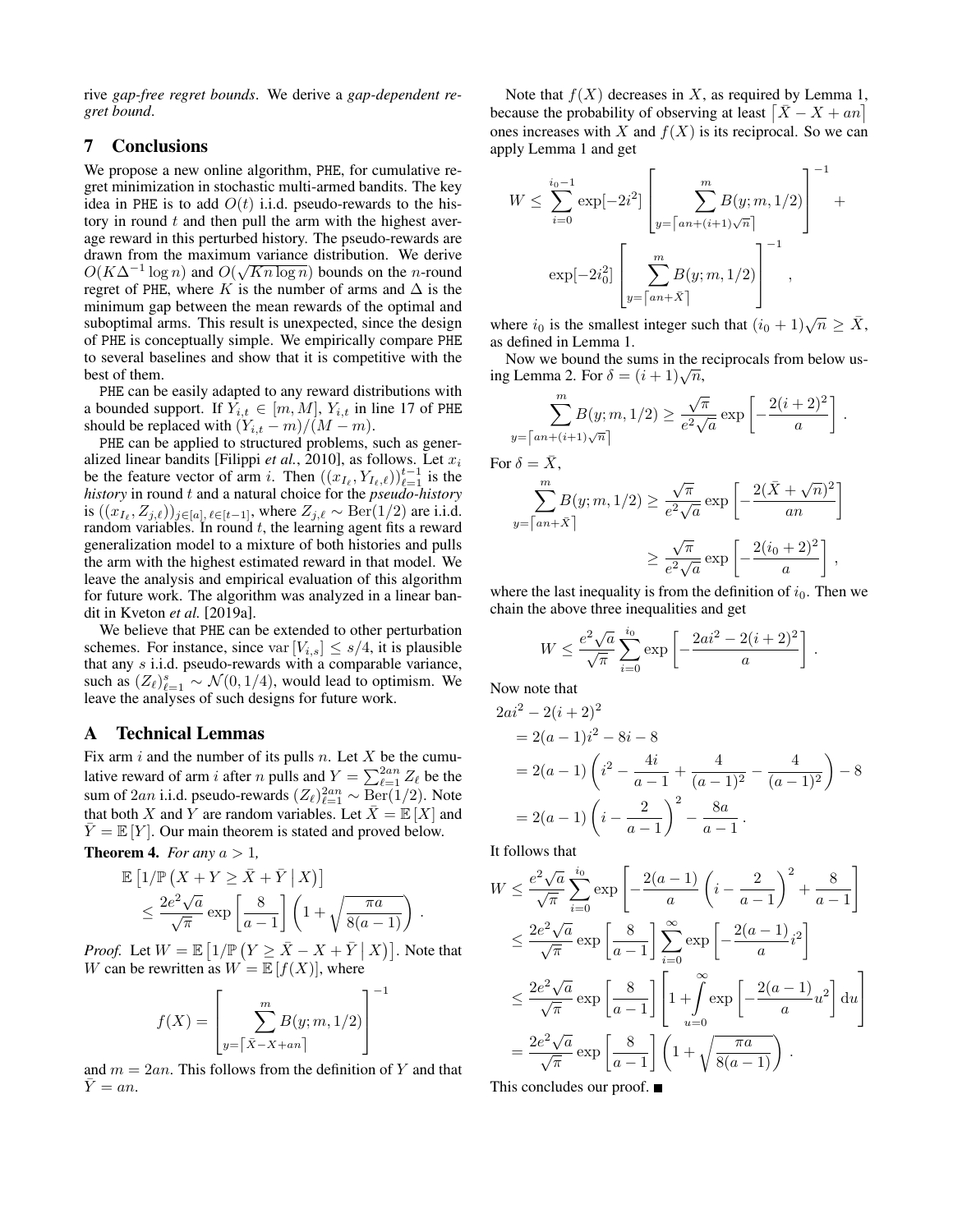Lemma 1. *Let* f(X) *be a non-negative decreasing function of random variable* X *in Theorem* [4](#page-5-1) *and*  $i_0$  *be the smallest of random variable X in Theorem 4 and*<br>integer such that  $(i_0 + 1)\sqrt{n} \geq \overline{X}$ . Then

$$
\mathbb{E}[f(X)] \le \sum_{i=0}^{i_0 - 1} \exp[-2i^2] f(\bar{X} - (i+1)\sqrt{n}) + \exp[-2i_0^2] f(0).
$$

*Proof.* Let

$$
\mathcal{P}_{i} = \begin{cases} \left(\max\left\{\bar{X} - \sqrt{n}, 0\right\}, n\right], & i = 0; \\ \left(\max\left\{\bar{X} - (i+1)\sqrt{n}, 0\right\}, \bar{X} - i\sqrt{n}\right], & i > 0; \end{cases}
$$

for  $i \in [i_0] \cup \{0\}$ . Then  $\{\mathcal{P}_i\}_{i=0}^{i_0}$  is a partition of  $[0, n]$ . Based on this observation,

$$
\mathbb{E}[f(X)] = \sum_{i=0}^{i_0} \mathbb{E}[\mathbb{1}\{X \in \mathcal{P}_i\} f(X)]
$$
  
\n
$$
\leq \sum_{i=0}^{i_0-1} f(\bar{X} - (i+1)\sqrt{n}) \mathbb{P}(X \in \mathcal{P}_i) +
$$
  
\n
$$
f(0) \mathbb{P}(X \in \mathcal{P}_{i_0}),
$$

where the inequality holds because  $f(x)$  is a decreasing function of x. Now fix  $i > 0$ . Then from the definition of  $P_i$  and Hoeffding's inequality, we have √

$$
\mathbb{P}\left(X \in \mathcal{P}_i\right) \le \mathbb{P}\left(X \le \bar{X} - i\sqrt{n}\right) \le \exp[-2i^2].
$$

Trivially,  $\mathbb{P}(X \in \mathcal{P}_0) \leq 1 = \exp[-2 \cdot 0^2]$ . Finally, we chain all inequalities and get our claim.

<span id="page-6-13"></span>**Lemma 2.** Let  $m = 2an$ . Then for any  $\delta \in [0, an]$ ,

$$
\sum_{y=\lceil an+\delta\rceil}^{m} B(y;m,1/2) \ge \frac{\sqrt{\pi}}{e^2 \sqrt{a}} \exp\left[-\frac{2(\delta+\sqrt{n})^2}{an}\right].
$$

*Proof.* By Lemma 4 in Appendix of [Kveton](#page-7-15) *et al.* [\[2019b\]](#page-7-15),

$$
B(y; m, 1/2) \ge \frac{\sqrt{2\pi}}{e^2} \sqrt{\frac{m}{y(m-y)}} \exp\left[-\frac{2(y-an)^2}{an}\right].
$$
  
Is a note that

Also note that

$$
\frac{y(m-y)}{m} \le \frac{1}{m} \frac{m^2}{4} = \frac{an}{2}
$$

for any  $y \in [0, m]$ . Now we combine the above two inequalities and get

$$
B(y; m, 1/2) \ge \frac{2\sqrt{\pi}}{e^2 \sqrt{an}} \exp\left[-\frac{2(y-an)^2}{an}\right].
$$

Finally, we note the following. First, the above lower bound decreases in y for  $y \geq an + \delta$ , since  $\delta \geq 0$ . Second, by the pigeonhole principle, there are at least  $\lfloor \sqrt{n} \rfloor$  integers between  $an + \delta$  and  $an + \delta + \sqrt{n}$ , starting with  $\lceil an + \delta \rceil$ . This leads to the following lower bound

$$
\sum_{y=\lceil an+\delta\rceil}^{m} B(y; m, 1/2) \ge \lfloor \sqrt{n} \rfloor \frac{2\sqrt{\pi}}{e^2 \sqrt{an}} \exp\left[ -\frac{2(\delta + \sqrt{n})^2}{an} \right]
$$

$$
\ge \frac{\sqrt{\pi}}{e^2 \sqrt{a}} \exp\left[ -\frac{2(\delta + \sqrt{n})^2}{an} \right].
$$

The last inequality is by  $\left[\sqrt{n}\right]/\sqrt{n} \ge 1/2$ , which holds for  $n \geq 1$ . This concludes our proof.

## References

- <span id="page-6-2"></span>[Abbasi-Yadkori *et al.*, 2011] Yasin Abbasi-Yadkori, David Pal, and Csaba Szepesvari. Improved algorithms for linear stochastic bandits. In *Advances in Neural Information Processing Systems 24*, pages 2312–2320, 2011.
- <span id="page-6-7"></span>[Abeille and Lazaric, 2017] Marc Abeille and Alessandro Lazaric. Linear Thompson sampling revisited. In *Proceedings of the 20th International Conference on Artificial Intelligence and Statistics*, 2017.
- <span id="page-6-4"></span>[Agrawal and Goyal, 2013a] Shipra Agrawal and Navin Goyal. Further optimal regret bounds for Thompson sampling. In *Proceedings of the 16th International Conference on Artificial Intelligence and Statistics*, pages 99– 107, 2013.
- <span id="page-6-5"></span>[Agrawal and Goyal, 2013b] Shipra Agrawal and Navin Goyal. Thompson sampling for contextual bandits with linear payoffs. In *Proceedings of the 30th International Conference on Machine Learning*, pages 127–135, 2013.
- <span id="page-6-0"></span>[Auer *et al.*, 2002] Peter Auer, Nicolo Cesa-Bianchi, and Paul Fischer. Finite-time analysis of the multiarmed bandit problem. *Machine Learning*, 47:235–256, 2002.
- <span id="page-6-9"></span>[Chapelle and Zhang, 2009] Olivier Chapelle and Ya Zhang. A dynamic Bayesian network click model for web search ranking. In *Proceedings of the 18th International Conference on World Wide Web*, pages 1–10, 2009.
- <span id="page-6-1"></span>[Dani *et al.*, 2008] Varsha Dani, Thomas Hayes, and Sham Kakade. Stochastic linear optimization under bandit feedback. In *Proceedings of the 21st Annual Conference on Learning Theory*, pages 355–366, 2008.
- <span id="page-6-6"></span>[Filippi *et al.*, 2010] Sarah Filippi, Olivier Cappe, Aurelien Garivier, and Csaba Szepesvari. Parametric bandits: The generalized linear case. In *Advances in Neural Information Processing Systems 23*, pages 586–594, 2010.
- <span id="page-6-3"></span>[Garivier and Cappe, 2011] Aurelien Garivier and Olivier Cappe. The KL-UCB algorithm for bounded stochastic bandits and beyond. In *Proceeding of the 24th Annual Conference on Learning Theory*, pages 359–376, 2011.
- <span id="page-6-10"></span>[Gopalan *et al.*, 2014] Aditya Gopalan, Shie Mannor, and Yishay Mansour. Thompson sampling for complex online problems. In *Proceedings of the 31st International Conference on Machine Learning*, pages 100–108, 2014.
- <span id="page-6-11"></span>[Hannan, 1957] James Hannan. Approximation to Bayes risk in repeated play. In *Contributions to the Theory of Games*, volume 3, pages 97–140. Princeton University Press, Princeton, NJ, 1957.
- <span id="page-6-8"></span>[Jun *et al.*, 2017] Kwang-Sung Jun, Aniruddha Bhargava, Robert Nowak, and Rebecca Willett. Scalable generalized linear bandits: Online computation and hashing. In *Advances in Neural Information Processing Systems 30*, pages 98–108, 2017.
- <span id="page-6-12"></span>[Kalai and Vempala, 2005] Adam Kalai and Santosh Vempala. Efficient algorithms for online decision problems. *Journal of Computer and System Sciences*, 71(3):291–307, 2005.